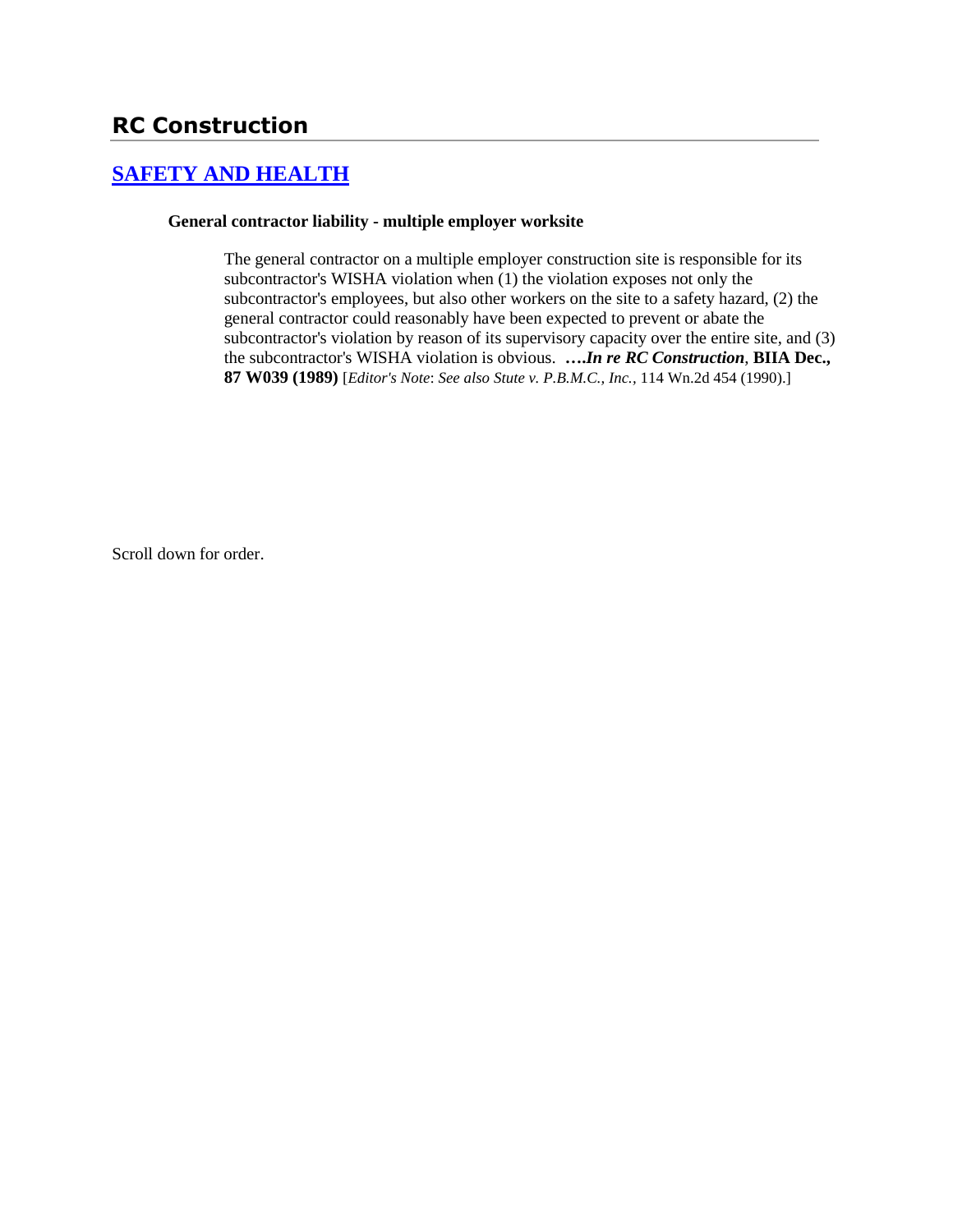### **BEFORE THE BOARD OF INDUSTRIAL INSURANCE APPEALS STATE OF WASHINGTON**

**IN RE: R C CONSTRUCTION ) DOCKET NO. 87 W039**

## **CITATION & NOTICE NO. 380916 ) DECISION AND ORDER**

APPEARANCES:

Firm, R C Construction, by Gordon, Thomas, Honeywell, Malanca, Peterson & Daheim, per Nate D. Mannakee

**)**

Department of Labor and Industries, by Office of the Attorney General, per Ronald Lavigne, Law Clerk, Gary McGuire, Paralegal, and Elliott S. Furst, Assistant

This is an appeal filed by R C Construction on June 17, 1987 with the Department of Labor and Industries Safety Division, and certified to the Board on June 22, 1987 from Corrective Notice of Redetermination No. 380916 of the Department of Labor and Industries dated June 5, 1987, which affirmed Citation and Notice No. 380916 dated March 12, 1987 and which cited R C Construction for one serious repeat violation of WAC 296-155-225(1)(b), but reduced the penalty assessment from \$2800 to \$720. **AFFIRMED**.

# **PROCEDURAL AND EVIDENTIARY MATTERS**

Pursuant to RCW 51.52.104 and RCW 51.52.106, this matter is before the Board for review and decision on a timely Petition for Review filed by the Department of Labor and Industries to a Proposed Decision and Order issued on March 27, 1989 in which the Corrective Notice of Redetermination dated June 5, 1987 was reversed.

The Industrial Appeals Judge incorrectly published the discovery deposition of Steve Nilsen taken on January 22, 1988. Since no basis for publishing that deposition in its entirety has been established under ER 613, 801, or 804, the Industrial Appeals Judge's ruling is reversed.

The Board has reviewed all other evidentiary rulings in the record of proceedings and finds that no further prejudicial error was committed and said rulings are hereby affirmed.

# **DECISION**

As he was driving by R C Construction's jobsite at 84th and Pine in Tacoma, Washington, on February 23, 1987, Department safety inspector Gary Cochran observed William Robbins and Cecil Warner walking on a standard pitched plywood roof deck, 26 feet above ground level without fall protection. R C Construction was cited for violation of WAC 296-155-225(1)(b), which provides that "safety belts shall be used when workers are exposed to the hazard of falling from buildings, . . . or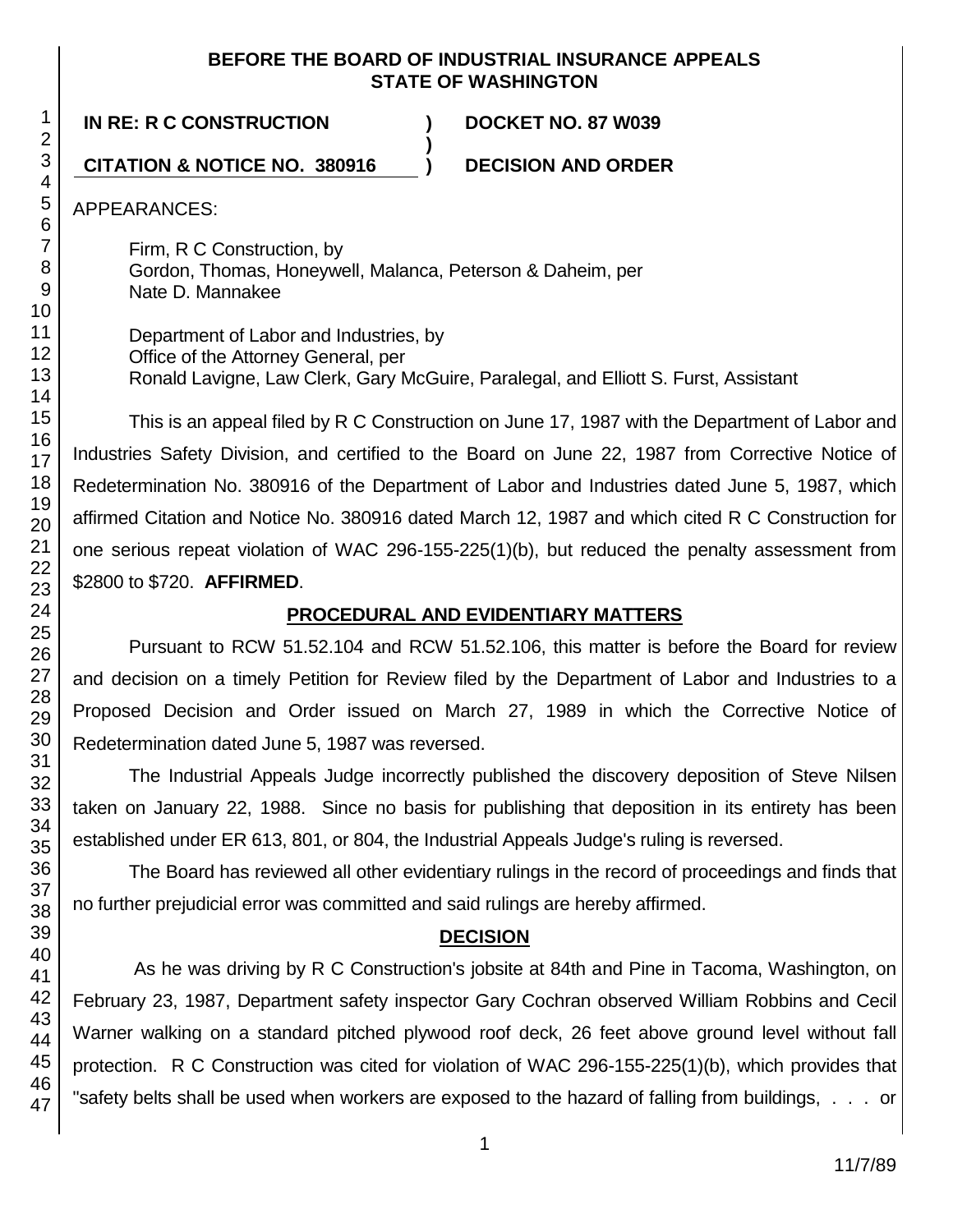construction members . . . at elevations exceeding 10 feet above ground ...." At hearing there was no challenge to the Department's position that a violation had in fact occurred. Rather, R C Construction contended that neither William Robbins nor Cecil Warner was an employee of R C Construction. Our Industrial Appeals Judge reversed the Corrective Notice of Redetermination. She found that Mr. Robbins and Mr. Warner were not employees of R C Construction and therefore concluded that their failure to properly use safety belts was not a violation by R C Construction.

By way of its Petition for Review, the Department requests we affirm the Corrective Notice of Redetermination and raises two issues which we state as follows:

- 1. Were William Robbins and Cecil Warner employees of R C Construction? and,
- 2. Even if William Robbins and Cecil Warner were not employees of R C Construction, may R C Construction still be held responsible for the violation?

With regard to the first issue, we agree with the finding of our Industrial Appeals Judge that Mr. Robbins and Mr. Warner were not employees of R C Construction. However, on the second issue, we hold that R C Construction was properly cited for the violation as the general contractor involved in a common undertaking and in control of a multi-employer construction jobsite.

Holly Homes, the prime contractor, contracted with R C Construction, the general contractor, to frame the structures of apartment buildings at 84th and Pine Street in Tacoma, Washington. R C Construction then subcontracted a portion of the framing work to Steve Nilsen Construction, in which Mr. Robbins was a partner. Partner Steve Nilsen did not particularly like the roof portion of framing work, primarily because of the chance of receiving a WISHA citation for failure to comply with fall protection regulations. Whether Mr. Robbins and Mr. Warner were employees of R C Construction turns upon the question of whether Mr. Robbins undertook the roof framing work as R C Construction's own employee or as part of the Nilsen partnership performing the general framing work. Upon our review of the entire record, we find that William Robbins was acting as a partner in Steve Nilsen Construction and employed Cecil Warner in furtherance of the partnership; neither Mr. Robbins nor Mr. Warner was an employee of R C Construction.

The testimony related to this first issue is adequately discussed in the Proposed Decision and Order. Even though Steve Nilsen stated his preference not to have any part of the roofing project, he indicated William Robbins took the job on behalf of Steve Nilsen Construction, that he billed R C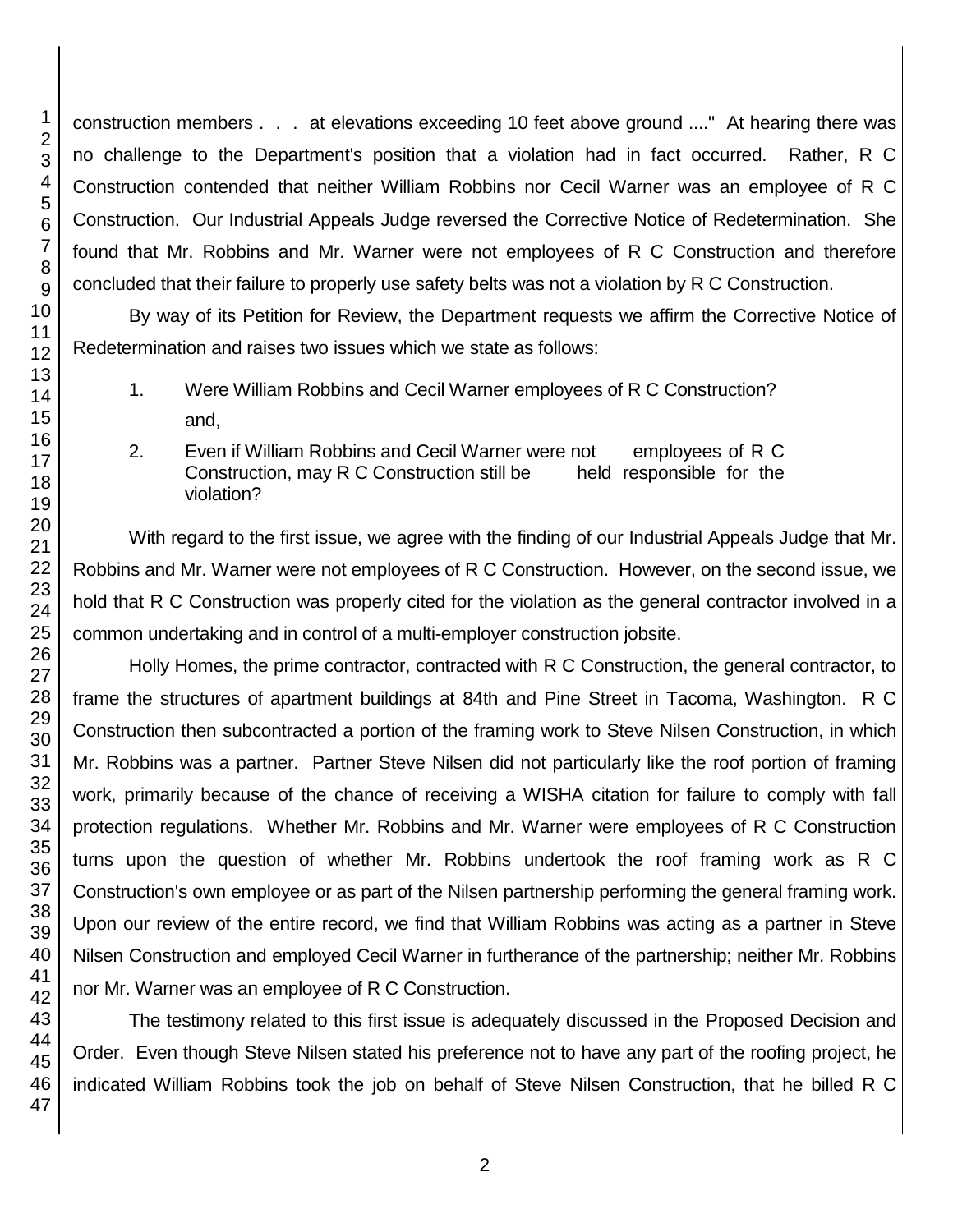Construction for both the wall framing and roof framing work, and that he paid Mr. Robbins, who in turn paid Mr. Warner. Steve Nilsen also stated his understanding that he, along with R C Construction superintendent, Steven Mason, was responsible for supervising the job from a quality control perspective. In addition, Mr. Robbins and Mr. Warner used equipment belonging to Steve Nilsen Construction to frame the roof.

Likewise, R C Construction superintendent Steven Mason stated he arranged for Steve Nilsen Construction to perform both the wall and roof framing. Randall Chopp, the owner/operator of R C Construction, stated he had subcontracted with Steve Nilsen Construction for both wall and roof framing. Contrary to assertions by Mr. Robbins, both Mr. Mason and Mr. Chopp denied ever having told Mr. Robbins that he would be placed on R C Construction's records as an employee. Mr. Chopp stated he paid Steve Nilsen Construction for the work performed.

Mr. Robbins and Mr. Warner were, then, providing their personal labor and skill in furtherance of the subcontract held by Steve Nilsen Construction. Our Industrial Appeals Judge was correct in concluding that Mr. Robbins and Mr. Warner were neither employees of R C Construction nor working directly for R C Construction as independent contractors in their own right providing their personal labor to R C Construction. RCW 49.17.020(3) & (4); WAC 296-155-012(12) and (28).

The second issue is more problematical. That WAC 296-155- 225(1)(b) was violated is undisputed. Mr. Cochran and Mr. Mason both observed the violation, which was captured by the former in the photograph admitted as Exhibit No. 2. Mr. Robbins further testified that he and Cecil Warner, the worker shown in Exhibit No. 2, worked for five days framing the roof of Building G without any safety protection. The critical question before us is whether the general contractor, R C Construction, is responsible under WISHA for an obvious safety violation by one of its subcontractors.

Unfortunately, the Department did not try this case on a multi- employer worksite theory. Instead the Department focused solely on trying to prove that Mr. Warner and Mr. Robbins were employees of R C Construction rather than of Nilsen Construction. Having failed in that proof the Department now, for the first time, argues that R C Construction, as the general contractor, is responsible for its subcontractor's safety violation. The law in this area is not quite so clear as the Department's Petition for Review seems to contend.

RCW 49.17.060 provides as follows:

Each employer:

(1) Shall furnish to each of his employees a place of employment free from recognized hazards that are causing or likely to cause serious injury or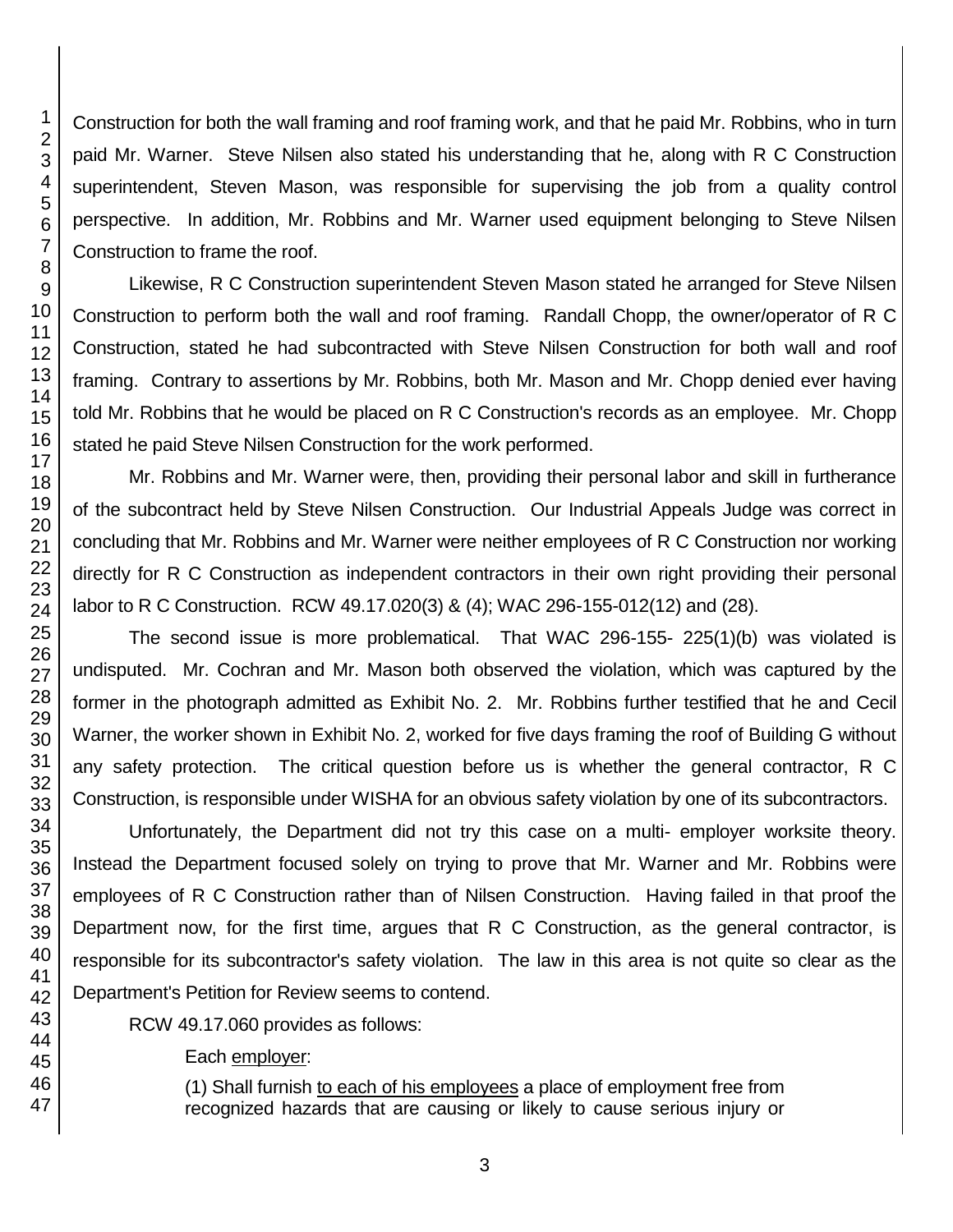death to his employees: Provided, That no citation or order assessing a penalty shall be issued to any employer solely under the authority of this subsection except where no applicable rule or regulation has been adopted by the department covering the unsafe or unhealthful condition of employment at the work place; and

(2) Shall comply with the rules, regulations, and orders promulgated under this chapter.

(Emphasis supplied).

Cases interpreting RCW 49.17.060(1) and (2) have typically arisen in the context of personal injury lawsuits. Our Supreme Court has twice ruled upon the scope of the duty imposed upon an employer under RCW 49.17.060 in personal injury cases in which plaintiffs contended an employer was negligent as a matter of law due to alleged violation of this statute and WISHA regulations. Adkins v. Aluminum Company, 110 Wn.2d 128, 750 P.2d 1257 (1988) and Goucher v. J.R. Simplot Co., 104 Wn.2d 662, 709 P.2d 774 (1985).

An employer's duty is twofold under RCW 49.17.060. Under the first subsection, a general duty is imposed upon an employer to protect its employees from hazards that are "causing or likely to cause serious injury or death ...." Under the second subsection, a specific duty is imposed upon employers to comply with WISHA regulations. In Goucher, the court noted that the federal counterpart to Washington's twofold duty statute, 29 U.S.C. § 654(a), has been subject to varying interpretations by federal courts. Some have held that OSHA regulations protect not only an employer's own employees, but all employees who may be harmed by the employer's violation of the regulations. Others have held that the regulations protect only an employer's own employees. Our Supreme Court was persuaded that " ... WISHA regulations should be construed to protect not only an employer's own employees, but all employees who may be harmed by the employer's violation of the regulations." Goucher, at 672. See also Adkins, at 152-154.

The court in Adkins restated the difference between the two duties owed by an employer as follows:

> The specific duty clause in RCW 49.17.060(2), in contrast to RCW 49.17.060(1), applies when a party asserts that the employer failed to comply with a particular WISHA standard or regulations. In such a case, all employees who work on the premises of another employer are members of the protected class.

(Emphasis supplied) Adkins, at 153.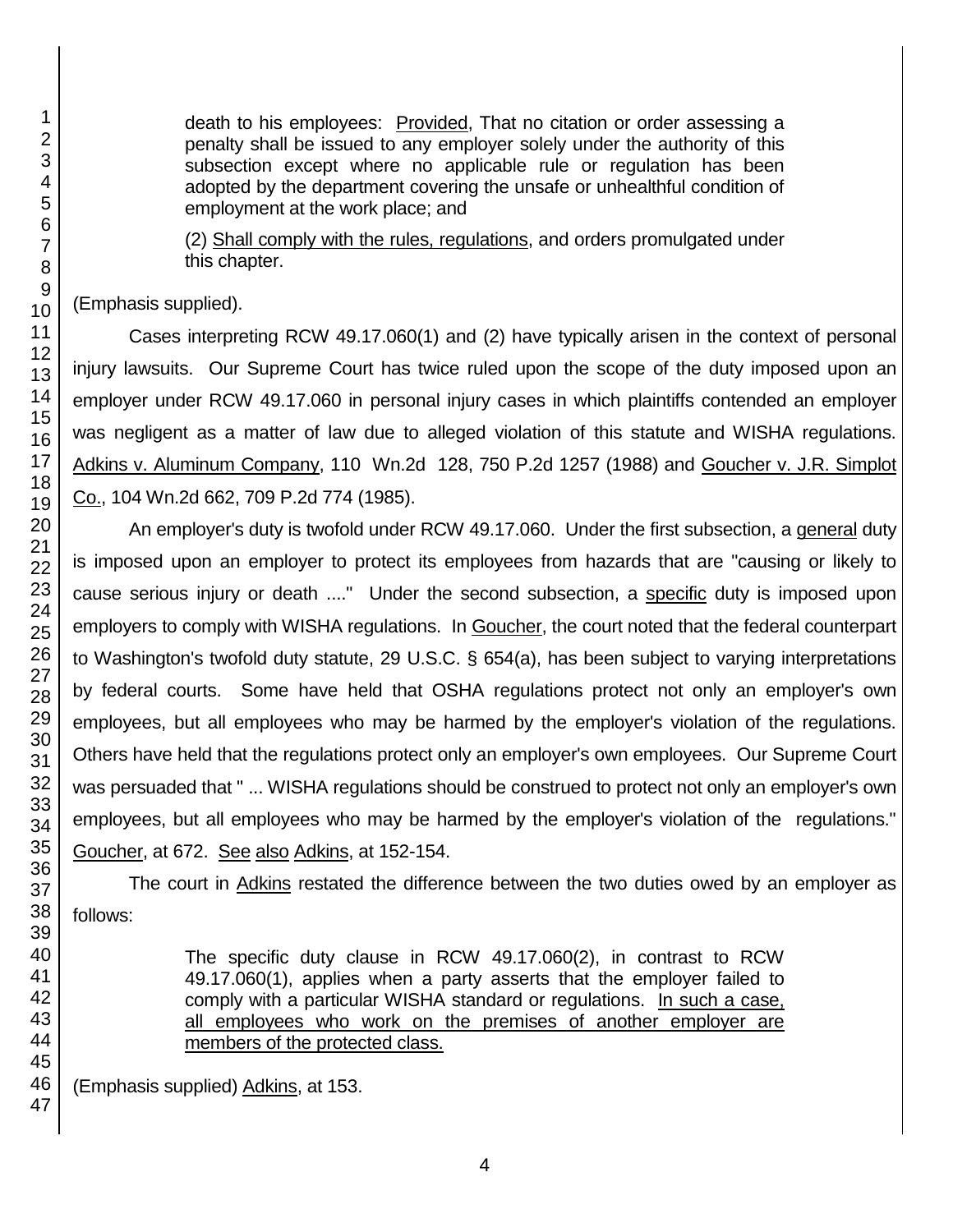At a minimum we conclude from the Washington Supreme Court's holdings in Adkins and Goucher that the absence of an employer- employee relationship between the workers exposed and the employer alleged to have violated a WISHA regulation on a multi-employer jobsite will not, in and of itself, insulate that employer from citation for violation of a regulation. At least this much was an integral part of the court's reasoning in each case and a rule of law necessary to the court's consideration of whether the doctrine of negligence per se would apply. Thus, the finding that neither William Robbins nor Cecil Warner was an employee of R C Construction, nor an independent contractor whose personal service was the essence of a contract with R C Construction, is not necessarily determinative on the matter of whether R C Construction may be cited for the violation of WAC 296-155-225(1)(b).

The Department contends that R C Construction was properly cited if "R C Construction was in control of, and responsible for the maintenance of the construction site at 84th and Pine in Tacoma, Washington; ... a fall protection hazard existed; ... the hazard was accessible to the employees of R C Construction or those of Nilsen Construction; and ... R C Construction and Nilsen Construction were engaged in a common undertaking." PFR at 10-11. For authority, the Department cites Brennan v. OSH Rev. Comm'n. & Underhill, 513 F.2d 1032 (2d Cir.1975). In that case, the United States Court of Appeals for the Second Circuit construed subparagraph (2) of 29 U.S.C. § 654(a), the federal counterpart to our specific duty section, RCW 49.17.060(2). The court stated:

> In a situation where, as here, an employer is in control of an area, and responsible for its maintenance, we hold that to prove a violation of OSHA the Secretary of Labor need only show that a hazard has been committed and that the area of the hazard was accessible to the employees of the cited employer or those of other employers engaged in a common undertaking.

Underhill, at 1038.

Underhill is one of a number of federal cases which our Supreme Court cited in Adkins in construing our WISHA statute. Specifically, our Supreme Court stated:

In deciding what constitutes the exposure to a hazard which will trigger application of the regulations, we will consider decisions construing the federal counterpart to WISHA, OSHA, and federal decisions regarding machine guarding regulations. [citation omitted] Decisions by the Occupational Safety and Health Review Commission (the Commission) demonstrate that to establish a violation of a machine guarding regulation there must be sufficient evidence showing that employees had access to the violative conditions. To establish employee access, the Secretary of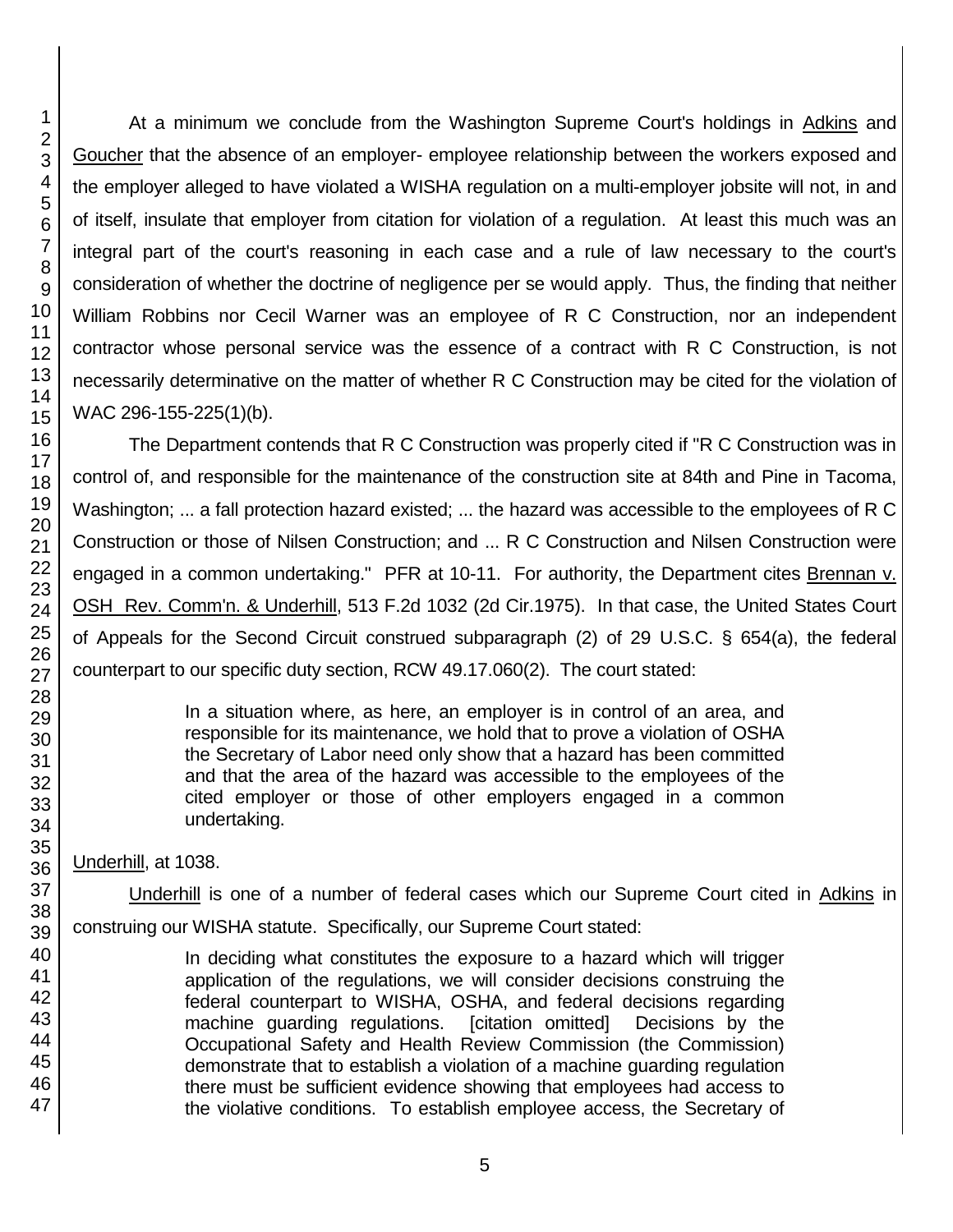Labor must demonstrate reasonable predictability that, in the course of their duties, employees will be, are, or have been in the zone of danger. [citations omitted] Where the danger is created by an unguarded machine, the Secretary of Labor can satisfy this burden of proof by demonstrating that the unguarded machine was located where employees could gain access to it and use it in the course of their normal duties. [Citations omitted].

Adkins, at 147.

However, the appeal before us involves a somewhat different issue from that presented in Goucher and Adkins. That is, this appeal does not involve the question of whether an employer which violates a WISHA regulation may be cited when the only exposed employees are employees of another employer. Clearly, the answer to that question under Adkins and Goucher is affirmative. What we have before us is the question of whether a general contractor on a multi- employer construction site can be cited for a subcontractor's violation of a WISHA regulation. That specific question has never been answered by the Washington courts. There is, however, some guidance to be gleaned from Washington cases in the personal injury arena.

Kelley v. Howard S. Wright Const., 90 Wn.2d 323, 582 P.2d 500 (1978), a pre-WISHA case, addressed the question of whether a general contractor on a multi-employer jobsite had the duty to take safety precautions, i.e., provide fall protection, for a subcontractor's employee who fell from an unprotected height of 29 feet. The Washington Supreme Court determined that the general contractor, "as the employer in control of safety in the work area, was responsible for complying with the OSHA [safety net] regulation". Kelley, at 335.

> When work by its very nature creates some peculiar risk of injury, and the general contractor has reason to know of the inherent hazards of the work, the general contractor has a duty to take reasonable precautions against those hazards. [Citations omitted] Work in which employees are required to walk over bare beams more than 25 feet above the ground, and sometimes even higher, is inherently dangerous. Wright [the general contractor] was certainly aware of the hazards involved in such work, and therefore had a duty to take precautions against those hazards.

### Kelley, at 332.

The court derived this duty of care from several sources in the common law, from the contract between the parties, and from RCW 49.16.030, which has been replaced by WISHA and is not applicable to the case before us. As the Supreme Court noted in Goucher, Kelley is of limited value because it relied upon RCW 49.16.030, which has been repealed.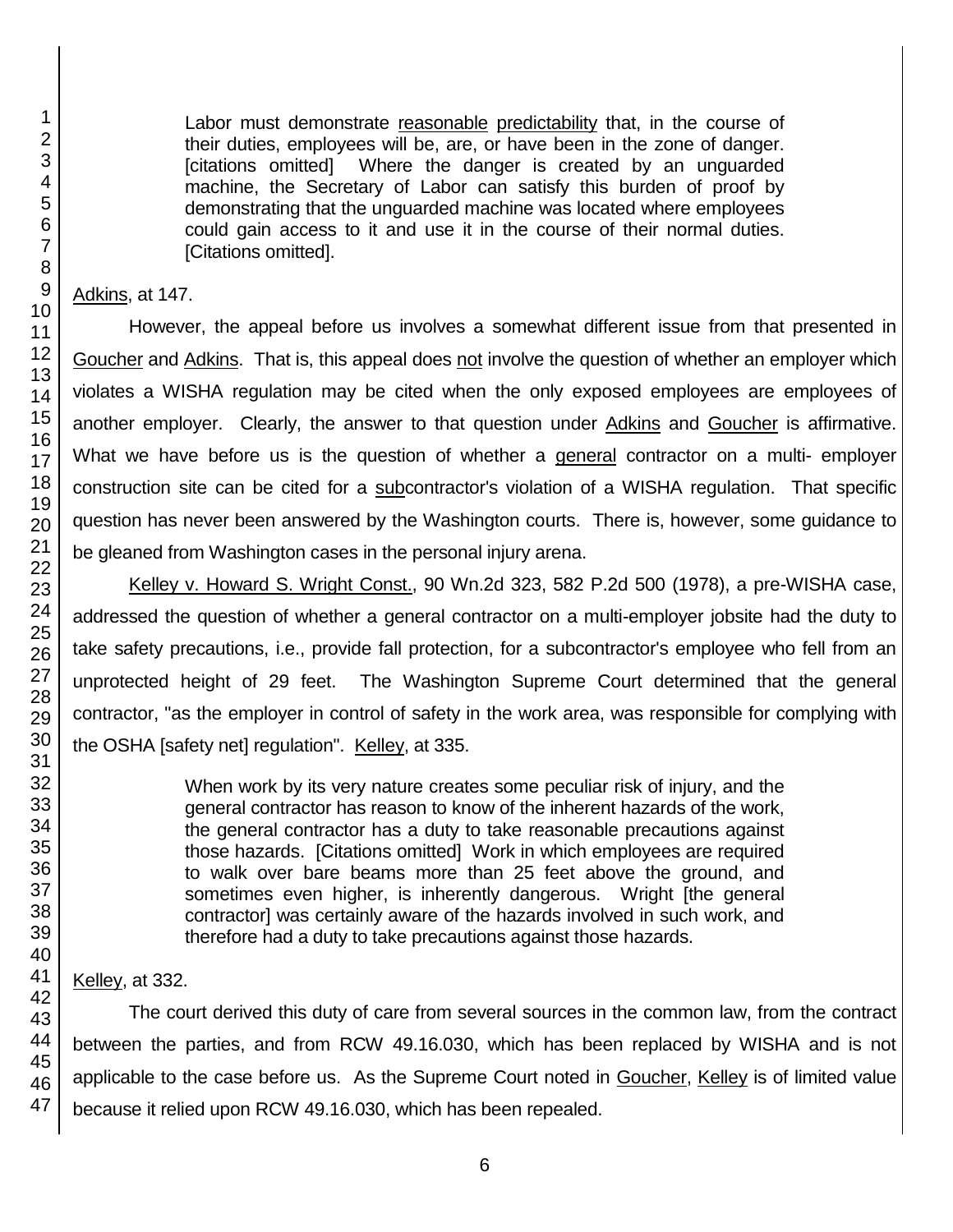However, the Supreme Court's discussion of the duty OSHA places on a general contractor provides some suggestions as to how the court would view that question under WISHA. The court framed the issue in Kelley as follows:

> The question of duty to comply with the OSHA regulation at issue here is thus the question of the duty of a general contractor to comply with applicable safety regulations for the benefit of the employee of a subcontractor under our own state law. The first issue is whether the regulation is applicable to appellant Wright.

### Kelley, at 335.

The Supreme Court began by noting that the OSH Review Commission (OSHRC) had "taken the position that a general contractor does not bear joint responsibility with a subcontractor for compliance with OSHA regulations, and at least one federal court has acquiesced in that decision. Brennan v. Gilles & Cotting, Inc., 504 F.2d 1255 (4th Cir.1974)." Kelley, at 335.

However, in 1975 the OSHRC apparently modified its position, stating:

We have, however, reconsidered our prior decisions in light of the court decisions in Brennan v. OSHRC (Underhill Construction Corp.) and Anning- Johnson. We continue to believe that the Act can be most effectively enforced if each employer is held responsible for the safety of its own employees. We agree with the courts, however, that this rule should be modified with respect to the construction industry. This is required by the unique nature of the multi-employer worksite common to the construction industry.

Grossman Steel & Aluminum Corp., 4 OSHC 1185, 1188 (1975). The Commission went on, in

acknowledged dicta, to state:

Additionally, the general contractor normally has responsibility to assure that the other contractors fulfill their obligations with respect to employee safety which affect the entire site. The general contractor is well situated to obtain abatement of hazards, either through its own resources or through its supervisory role with respect to other contractors. It is therefore reasonable to expect the general contractor to assure compliance with the standards insofar as all employees on the site are affected. Thus, we will hold the general contractor responsible for violations it could reasonably have been expected to prevent or abate by reason of its supervisory capacity.

# Grossman Steel, at 1188.

Our Supreme Court in Kelley also noted that other federal courts have taken a different view from that enunciated in Gilles & Cotting, Inc. In particular the court cited the Underhill Construction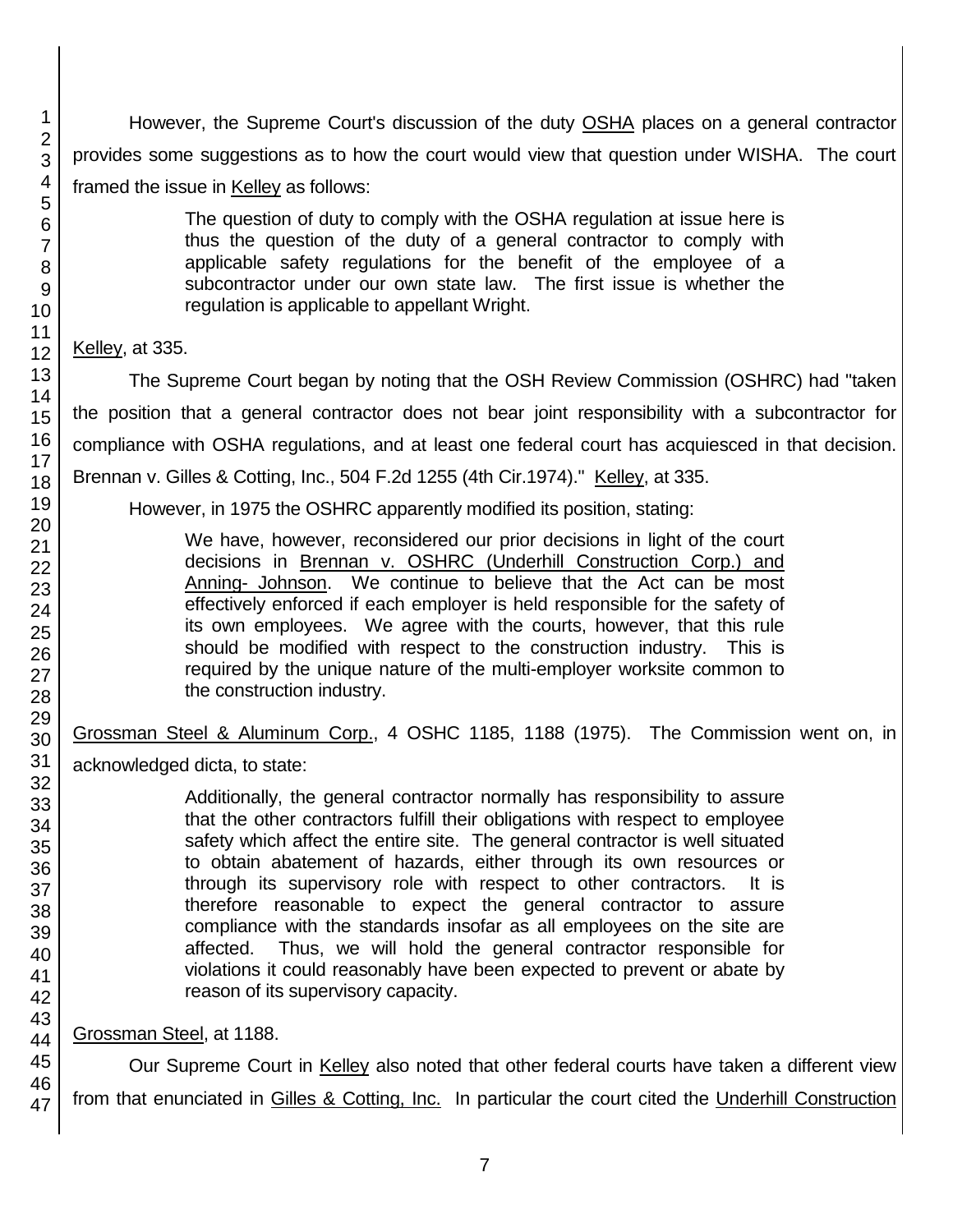Corp. case which is relied on by the Department in its Petition for Review, which we have quoted from supra, and which was relied on by the OSHRC in Grossman. Indeed, the OSHRC in Grossman, after noting the modification of its prior position, stated: "We will therefore follow the holding of the Second Circuit to this effect in Brennan v. OSHRC (Underhill Construction Corp.) [513 F.2d 1032 (2d Cir.1975) ]". Grossman, at 1188.

As our Supreme Court stated in Kelley, "Under [the Underhill Construction Corp. approach] Wright [the general contractor], as the employer in control of safety in the work area, was responsible for complying with the OSHA regulation." Kelley, at 335. Thus, Kelley clearly suggests that, if squarely presented with the question of whether a general contractor is responsible for a WISHA violation committed by a subcontractor, the Washington Supreme Court will likely adopt a test similar to that set forth in Grossman. This question is currently before the Washington Supreme Court in Andre Stute v. P.B.M.C., Inc., No. 56267-9, involving a personal injury lawsuit. A decision in that case has not been issued as yet.

For additional guidance on this question, we have reviewed three other personal injury decisions emanating from the three divisions of our Court of Appeals as well as a 1977 Eighth Circuit Court of Appeals decision, which involved facts similar to the present appeal and applied the test enunciated in Grossman in the context of an OSHA violation, rather than a personal injury lawsuit.

In Straw v. Esteem Const., 45 Wn.App 869, 728 P.2d 1052 (1986), Division III was faced with the following fact situation: Donahue contracted with Esteem Construction Company to build his home. Esteem subcontracted with A & M to do the drywalling. Unbeknownst to Esteem, A & M subcontracted the drywalling to Apollo. Straw, an employee of Apollo, was injured when he fell down an unprotected stairwell. Only Apollo's employees were on the worksite at the time. Esteem's duties as the general contractor involved timing and coordination of jobs, including regular progress checks. Esteem had provided plywood to cover the stairwell where Mr. Straw's injury occurred. Division III concluded that Esteem was not liable for Mr. Straw's injury.

In reaching this conclusion, Division III acknowledged the contrary interpretation of WAC 296-155-040(2) by Division I in Ward v. Ceco Corp., 40 Wn.App 619, 699 P.2d 814 review denied 104 Wn.2d 1004 (1985). However, Division III did not acknowledge the contrary interpretation of RCW 49.17.060(2) enunciated by the Washington Supreme Court nine months previous in Goucher. It seems clear to us, that Goucher and the subsequent consistent decision by the Supreme Court in Adkins undermines the rationale of Division III's decision in Straw. Thus we find little guidance in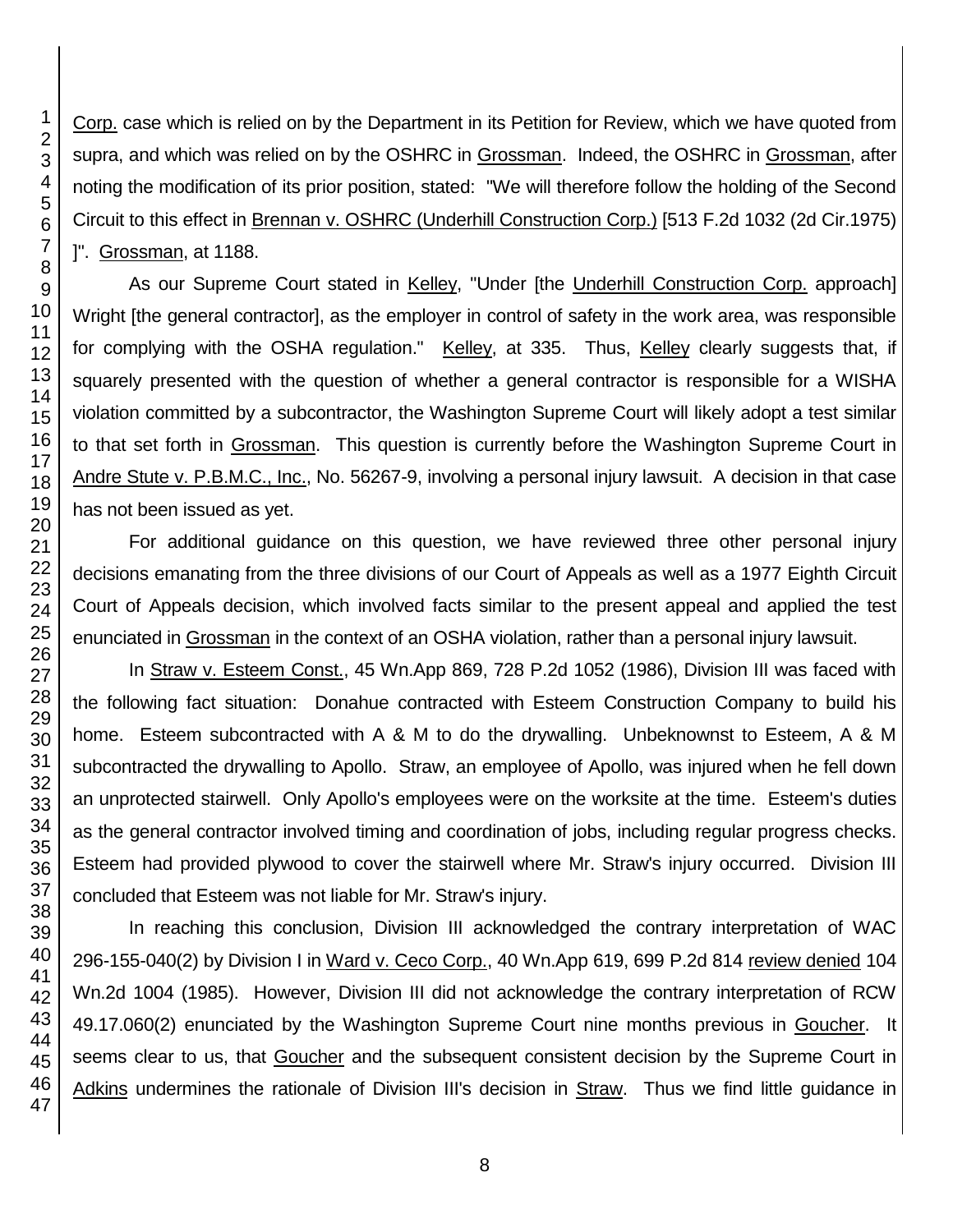Division III's approach for resolving the question of R C Construction's liability for Nilsen's violation of WAC 296-155-225(1)(b).

While Division I in Ward accurately presaged the Supreme Court's holding in Goucher, the fact situation in Ward is too dissimilar to assist us in resolving the issue which is before us. In Ward, Division I held Ceco, a subcontractor, liable for injuries sustained by the general contractor's employee, when he fell from an unprotected height in a portion of a multi-employer project which was clearly under Ceco's control.

The Court of Appeals decision which deals with a fact situation most analogous to our own is that cited by the Proposed Decision and Order -- Division II's decision in Bozung v. Condominium Builders, 42 Wn.App 442, 711 P.2d 1090 (1985), decided a little over a month after the Supreme Court's decision in Goucher. Mr. Bozung was injured when his Caterpillar scraper rolled over. He was an employee of Tucci, a subcontractor of Builders. Neither Builders, the general contractor, nor any other subcontractor was doing any work at the site when Mr. Bozung was injured. Builders' site superintendent was the only Builders' employee on site. His duties were to assure that the work was timely performed, per specifications, and to keep trespassers off the premises.

Mr. Bozung contended that Tucci had violated WAC 296-155-950 which requires rollover protection equipment on scrapers and that Builders should be held responsible for this violation. Division II rejected this argument under the particular facts of the case. The court recited the Grossman rule adopted by the Eighth Circuit in Marshall v. Knutson Const. Co., 566 F.2d 596, 601 (8th Cir.1977) to the effect that:

> [A]n employer's responsibility for safety violations under the specific duty clause is limited to those violations which the employer reasonably could have been expected to prevent or abate by reason of its supervisory authority.

Bozung, at 451-452.

Having stated the general rule, however, Division II went on to conclude that, under the facts before it the general contractor would not be responsible for the subcontractor's violation of safety regulations. Bozung, at 452.

What is most helpful to us in Bozung is Division II's reliance on the Eighth Circuit's decision in Knutson. It is that decision which provides the most workable framework for analyzing the extent to which a general contractor can be held accountable for its subcontractor's safety violation. As with the other court decisions we have reviewed, Knutson can only be understood within its own factual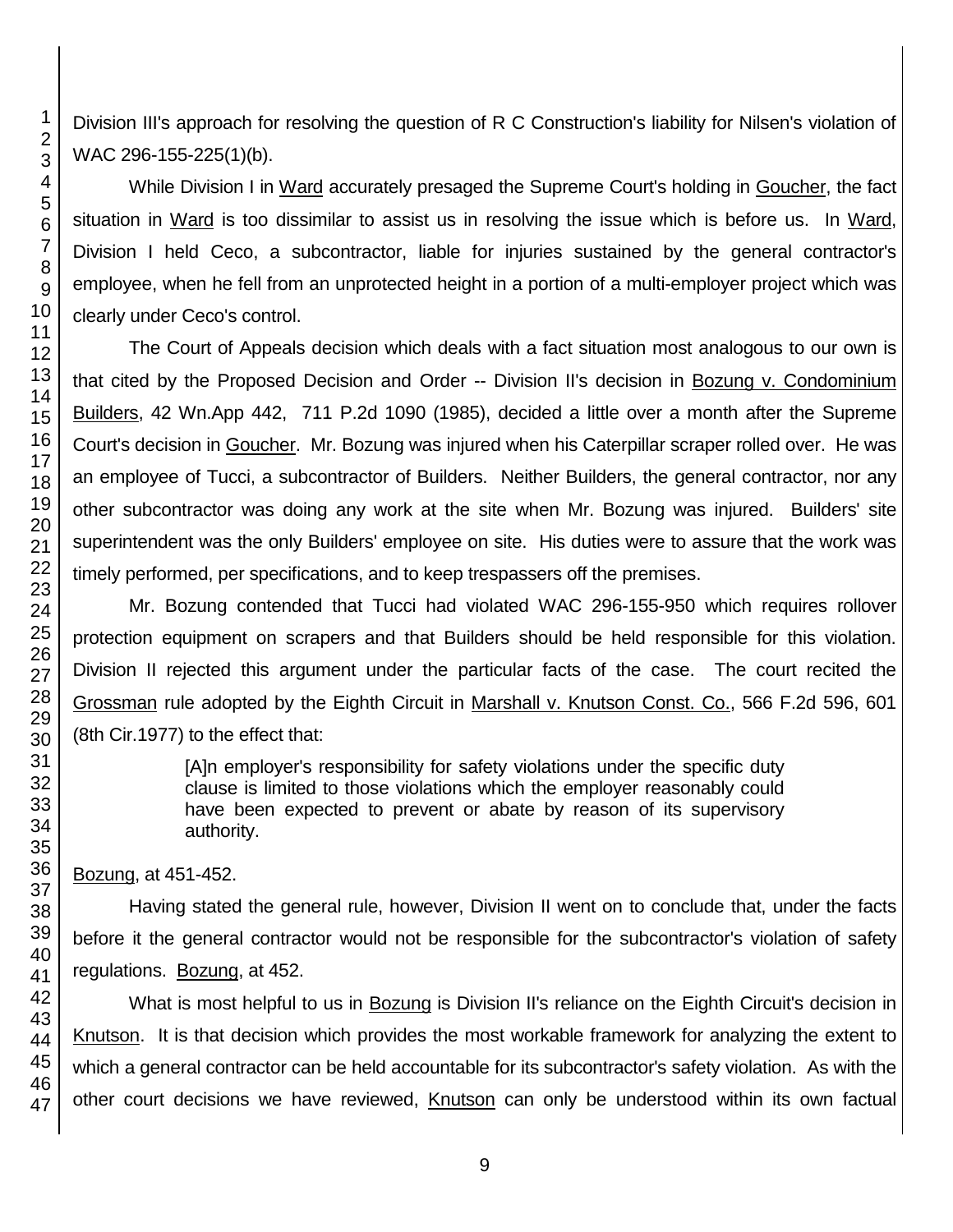context. Thus, a review of the facts of Knutson is essential. First, and most critically, Knutson, unlike Goucher, Adkins, Straw, Ward, and Bozung, is not a personal injury case. Rather, it involves the precise question which is before us with one difference -- Knutson, of course, arose under OSHA, not WISHA.

Knutson was the general contractor at a large construction site. Knutson subcontracted with Flower City Architectural Metals to install a curtain wall. Flower City contracted with Allstate to perform the requisite steel erection. Allstate in turn rented a scaffold, which failed to comply with OSHA standards. Only Allstate's employees worked on the scaffold but the OSHRC found that Knutson's employees had access to the zone of danger underneath the scaffold. The scaffold collapsed, injuring four Allstate employees.

Prior to the collapse, Knutson's safety administrator had inspected the site and noticed the absence of guardrails and toe boards, but had not communicated his observations either to Allstate or the project superintendent. The Secretary of Labor cited Knutson for a non-serious violation with respect to the absence of guardrails and toe boards. In addition, Knutson was cited for a serious violation for failure to meet maximum load requirements. This violation related to a preexisting one inch long crack which contributed to the collapse of the scaffold by rendering it unable to support the weight of the four injured employees.

An Administrative Law Judge reversed both citations. The OSHRC held that Knutson did have a duty with respect to Allstate's safety standard violations and held Knutson responsible for the non-serious violation because "it could reasonably have known that the scaffold lacked a standard guardrail and toe boards." Knutson, at 1078. However, the Commission held that Knutson had not violated its duty with respect to maximum load requirements because "under the circumstances, Knutson could not reasonably have known that the scaffold was incapable of meeting the minimum weight requirement." Knutson, at 1078. That citation was therefore vacated. The Commission emphasized that Knutson could not have detected the one inch crack which caused the scaffold to collapse. On an appeal by the Secretary of Labor, the Eighth Circuit Court of Appeals declined to reverse the Commission on either determination.

Knutson is particularly enlightening with regard to its statement of the legal standard for whether a general contractor should be held responsible for a subcontractor's safety violation on a multi-employer construction site.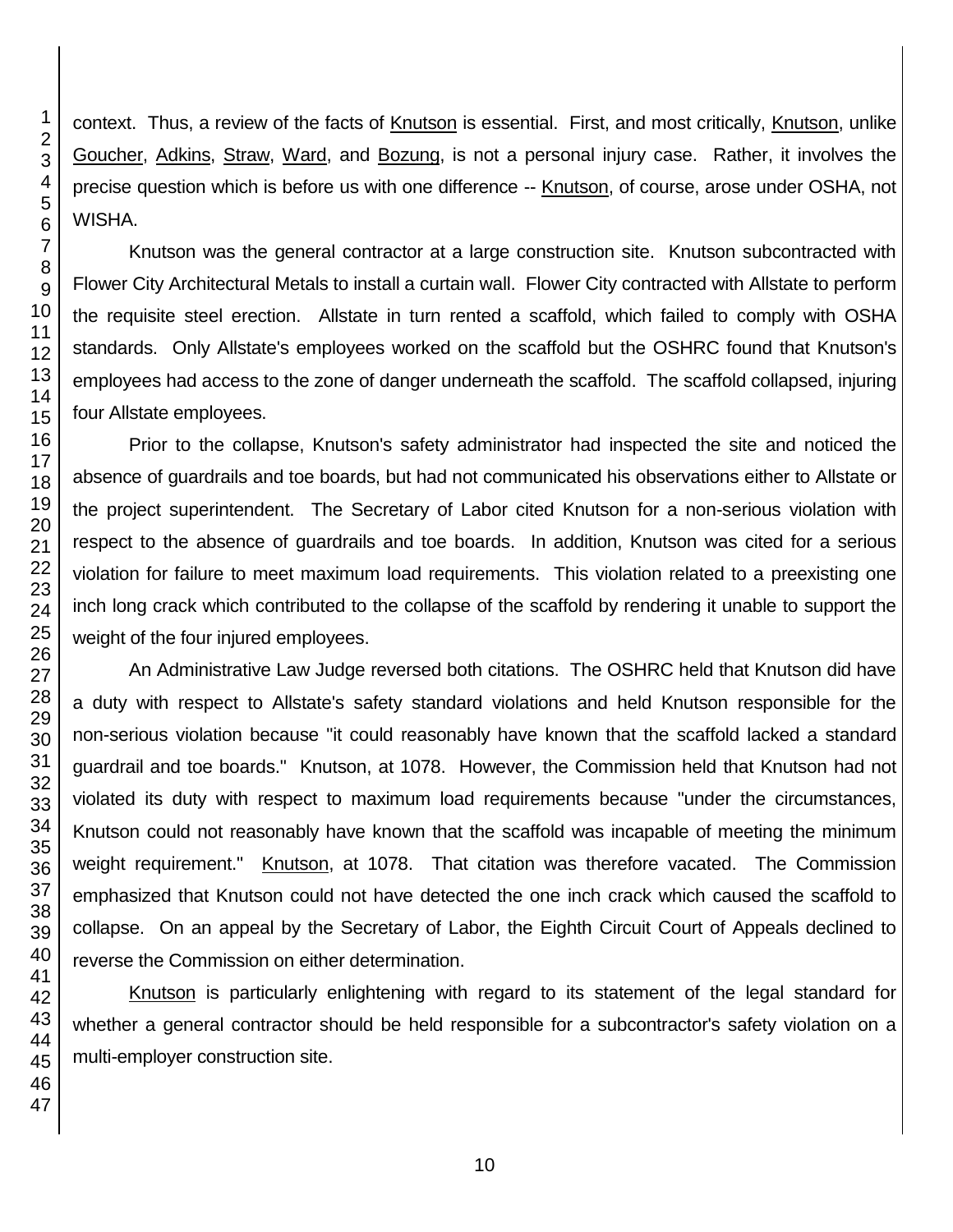Employers who have no control, or only limited control, over the operations of other employers at the worksite, e.g., subcontractors, have a duty to exert reasonable efforts to protect their own employees from the safety standard violations of others. (Citations omitted) General contractors normally have the responsibility and the means to assure that other contractors fulfill their obligations with respect to employee safety where those obligations affect the construction worksite. Accordingly, the Commission has stated that it will hold a general contractor responsible under § 654(a)(2) for safety standard violations which `it could reasonably have been expected to prevent or abate by reason of its supervisory capacity'. [Citing Grossman] Furthermore, the duty of a general contractor is not limited to the protection of its own employees from safety hazards but extends to the protection of all the employees engaged at the worksite. [Citations omitted]

Knutson, at 1079 (Emphasis supplied). Thus the court gave its seal of approval to the Commission's interpretation of § 654(a)(2) as enunciated in Grossman.

Some of the factors set forth in Knutson for deciding whether a general contractor has violated its duty under § 654(a)(2) (and therefore arguably under the Washington analogue, RCW 49.17.060(2)) with respect to the safety standard violations of its subcontractors on a multi-employer construction site are: "(1) degree of supervisory capacity, (2) nature of the safety standard violation, and (3) nature and extent of precautionary measures taken." Knutson, at 1080.

Because it deals directly with the specific issue before us, Knutson provides us with the most complete legal framework for analyzing the facts in the instant appeal. The Washington personal injury cases, while helpful, do not specifically decide the issue of which employer/employers the Department can cite for a WISHA violation on a multi-employer construction site.

Unfortunately, the evidentiary record here is not as complete as it might have been. As noted above, the Department waited until the time it filed a Petition for Review to fully develop the theory of its case. Thus, the record is sparse with respect to critical factors such as the nature and extent of the contract between Nilsen and R C Construction, the nature and extent of R C Construction's day-to-day supervision of the project, and the extent to which workers other than Mr. Robbins and Mr. Warner were exposed to the hazard. Even in its Petition for Review, the Department has failed to fully explore and provide sufficient specific transcript references on the critical issues. It has, instead, left to us the task of sifting through the record to discover the requisite evidence.

R C Construction had contracted with the prime contractor, Holly Homes, to frame the apartment buildings located at 84th and Pine Street in Tacoma, Washington, and had subcontracted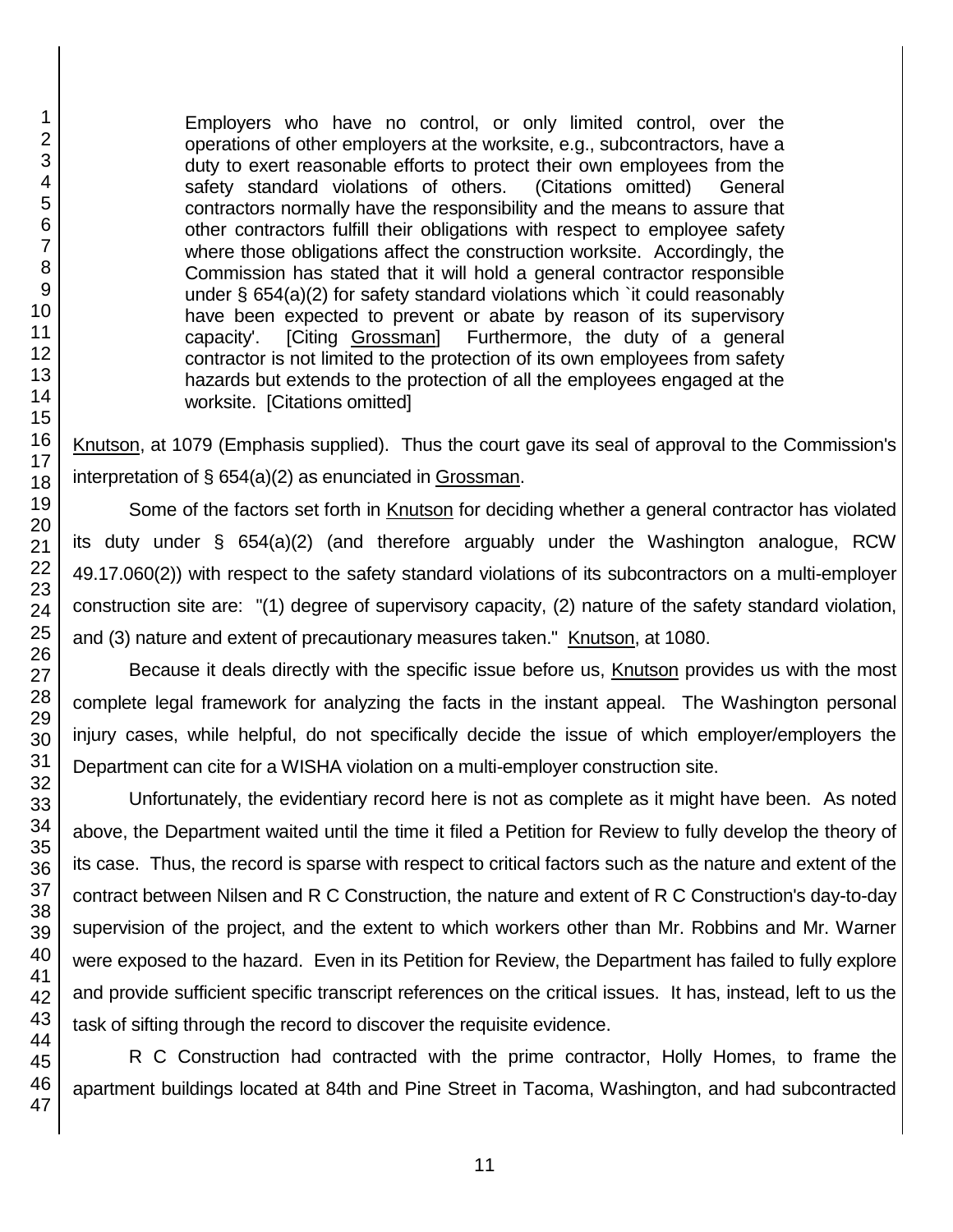framing work in Building G to Steve Nilsen Construction. There does not appear to have been a written contract between the two or any specific discussion with respect to safety standard compliance. The worksite superintendent for R C Construction, Steven Mason, was responsible for crew coordination for specific jobs throughout the worksite and for inspection to insure that jobs were performed satisfactorily by the various subcontractors. In addition to lining up crews for specific jobs, he ran an hourly crew. According to Mr. Mason, Steve Nilsen provided the day-to-day supervision on his particular job. According to William Robbins, Steven Mason or Randall Chopp, the owner of R C Construction, supervised the roof job in Building G. According to Mr. Chopp, neither he nor any of his employees provided day-to-day supervision of Nilsen or the other subcontractors who were also on site. He described the relationship as follows:

A. Well, the crews take it upon themselves. We have kind of an overall job outline description of each duty that they are doing out there. They take it upon themselves to run their helpers and get the job completed. At that moment we go in and take a look and make sure that it's a hundred percent and we pay for that.

### 2/21/89 Tr. at 117

He essentially agreed with Mr. Mason's description of his supervisory role.

According to Steve Nilsen, he and Steven Mason both supervised the job in Building G from a quality control perspective. As he put it, "Steve Mason supervised all the work" on the worksite. 2/21/89 Tr. at 75. He essentially agreed with Mr. Mason's and Mr. Chopp's description of the role of the superintendent (Mr. Mason) in inspecting work once it was done, providing the subcontractor with a "pickup" list of corrections that needed to be made, and then reinspecting the work once the changes had been made.

On February 23, 1987, when the WISHA inspector observed the violation at Building G, Steven Mason was two buildings away. He acknowledged that no permanent fall protection was in place and that William Robbins and Cecil Warner were not wearing safety belts. Mr. Mason testified that, had he seen something wrong, in his role as superintendent he would have gone to "Steve Nilsen Construction and let them know about it, but it was just so that he could let his help know." 2/21/89 Tr. at 97-98. No evidence was presented to the effect that R C Construction had discussed the provision of fall protection with Steve Nilsen Construction even though it was readily apparent that no safety measures were in place. According to Mr. Robbins' testimony, he and Cecil Warner worked for five days on the roof without any safety protection whatsoever.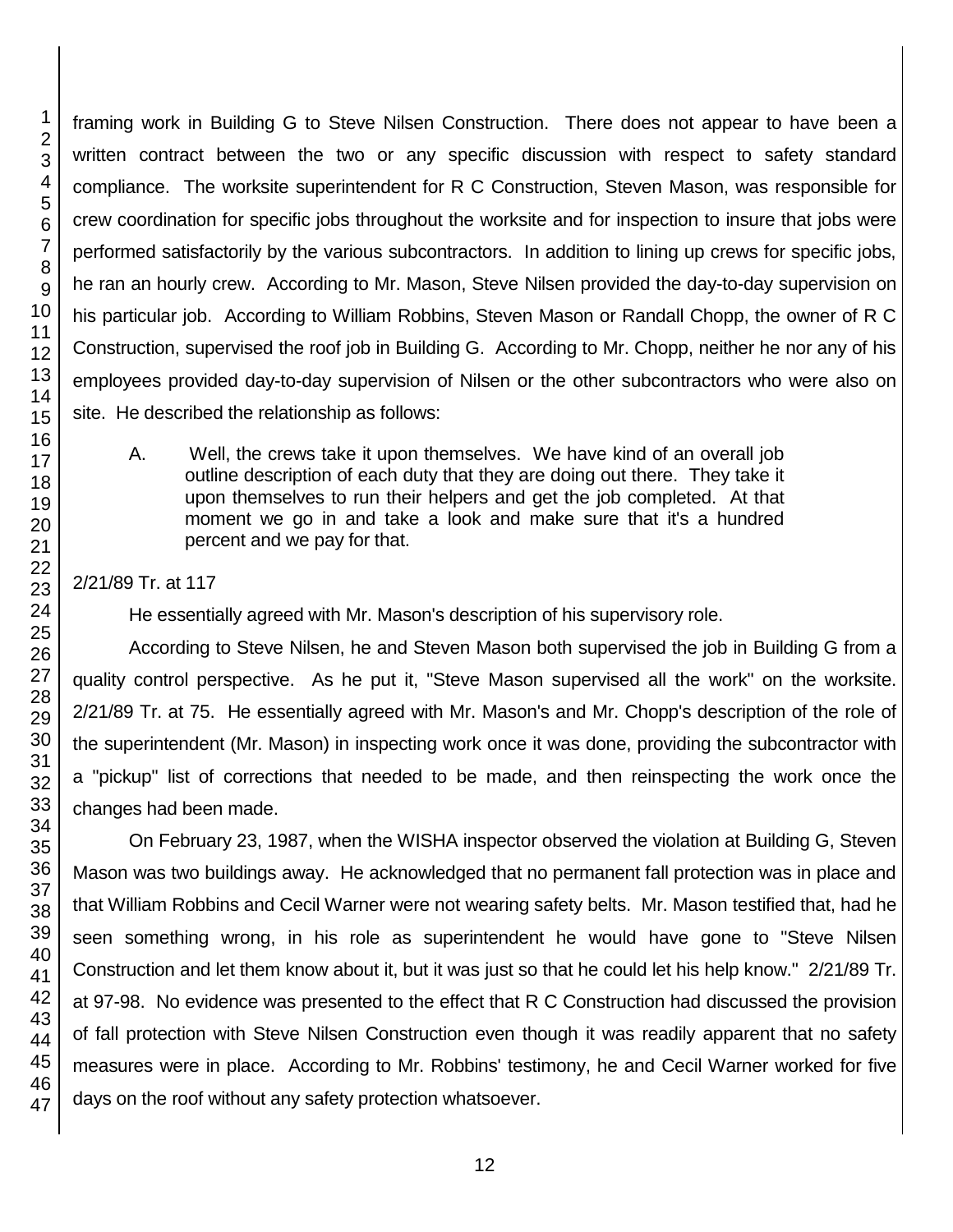That the violation of WAC 296-155-225(1)(b) was obvious from some distance cannot be disputed. Indeed, the violation was observed by Mr. Cochran, the safety and health inspector, as he was driving past the worksite on February 23, 1987. From that distance, he noted that neither safety lines nor other fall protection was being utilized. He photographed the scene as he pulled his vehicle onto the property. Exhibit No. 2 graphically illustrates just how obvious the safety violation was.

The question before us, then, is whether these facts fall within the Grossman guidelines adopted in Knutson, when viewed against the backdrop of the Washington personal injury line of cases. The degree of supervisory capacity in this case does not seem much different from that present in Knutson. For example, Mr. Mason apparently perceived his role with respect to a subcontractor's safety violations in much the same manner as the safety administrator in Knutson, i.e., an advisory one. We also find Mr. Mason's supervision of quality control quite similar to the level of supervision in Knutson. However, we can think of no better example of the actual control exercised by a general contractor on a multi-employer construction site than the fact that, once R C Construction had been cited for Nilsen's safety violation, Mr. Chopp fired Nilsen Construction and hired another subcontractor. Would that R C Construction had exercised such vigilance with respect to the obvious absence of fall protection for five days at Building G without the necessity of a WISHA citation. Nonetheless, it is eminently clear that the citation served the purpose intended by the legislature when it enacted WISHA (RCW 49.17.010) and that, when it chose to, R C Construction exercised considerable control over all safety violations on its worksite.

Another factor which appears to have been significant to Division II in Bozung, when considering the liability of a general contractor for a subcontractor's safety violation, was that, in that case, only the subcontractor's employees were exposed to the danger zone of the hazard created by the subcontractor. No other workers were on the site at the time. In the case before us, it is clear that workers other than Nilsen's employees were on the worksite. Under Underhill and Adkins the question is whether those other workers were also exposed to the hazard or were within the zone of danger.

While there was no direct testimony that employees of other subcontractors or of R C Construction came within the zone of danger, it seems obvious to us, that on a multi-employer construction site, workers on the ground are exposed to the hazard of workers above them falling. Thus it was not only Mr. Robbins and Mr. Warner who were exposed to the danger created by Nilsen's violation of WAC 296-155- 255(1) (b) but also any workers passing beneath them during the five days they were so employed. That is, it was "reasonably predictable" that workers other than Nilsen's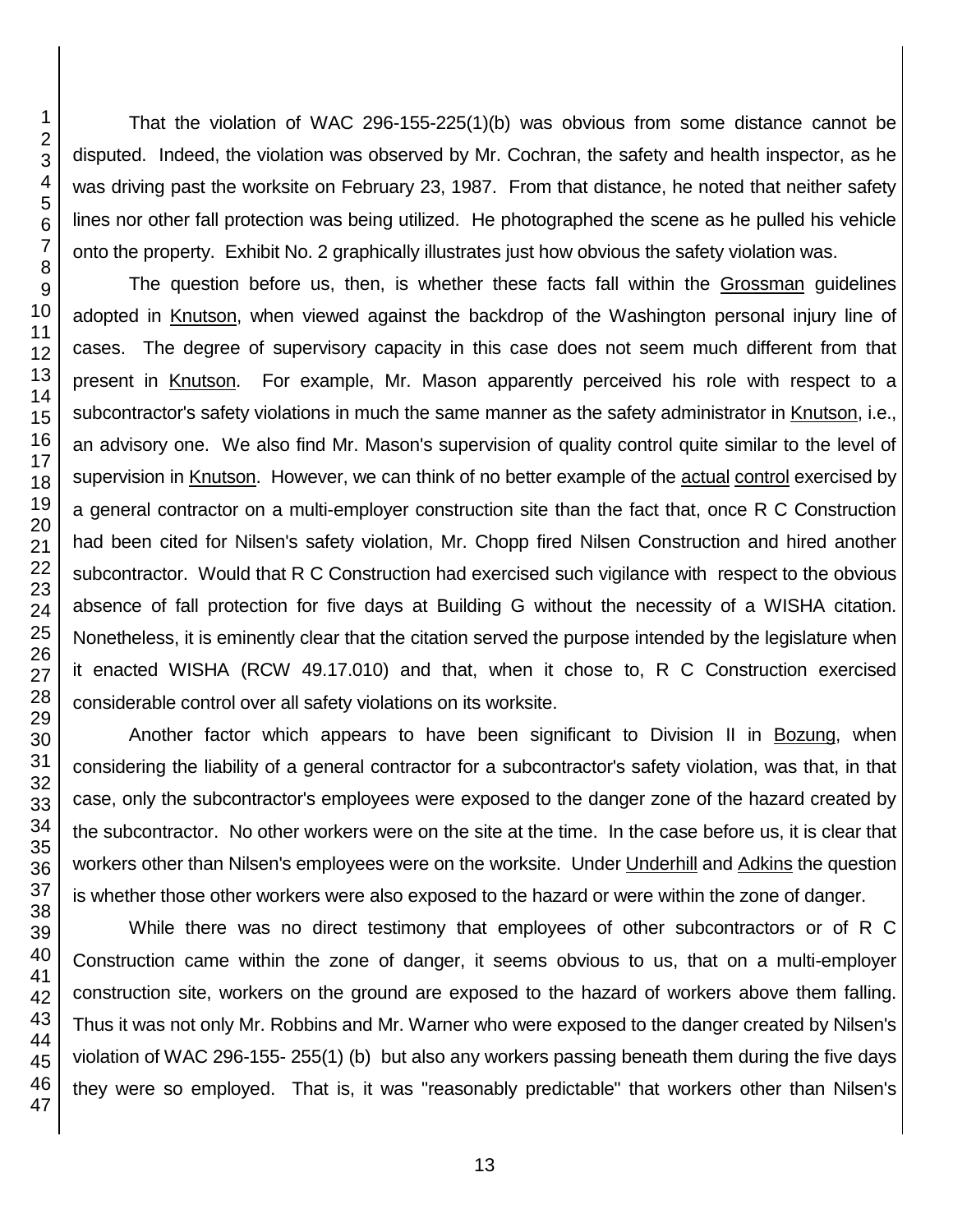employees would be, were or had been in the zone of danger created by Nilsen's violation during that five day period. See Adkins, at 147. Thus the facts in the instant appeal are clearly distinguishable from the facts in Bozung.

With respect to the nature of the violation, we, like the OSHRC in Knutson, consider the fact that the ongoing five day violation of WAC 296-155-225(1)(b) was obvious to casual passers-by significant. We need only look at Exhibit No. 2 and recall the manner in which Mr. Cochran witnessed the violation as he drove by in his car to conclude that the violation must have been obvious to anyone on the worksite with even a passing interest. Mr. Mason, as the superintendent for the general contractor, should have had more than a passing interest, since Nilsen's violation of WAC 296-155-225(1)(b) exposed not only Nilsen's own workers to a hazard but also any other workers passing below.

For the foregoing reasons, we adopt the rationale set forth in Knutson for multiple employer construction sites. As a general principle, the general contractor on a multiple employer construction site is responsible for its subcontractor's WISHA violation when that violation exposes not only the subcontractor's employees, but also other workers on the site to a safety hazard. This level of responsibility is imposed upon the general contractor when, as here, that employer could reasonably have been expected to prevent or abate the subcontractor's violation by reason of its supervisory capacity over the entire site as the general contractor. The level of control which R C Construction exercised over the worksite, coupled with the obvious nature of Nilsen's WISHA violation, is sufficient to permit the Department to cite R C Construction for Nilsen's violation. On the specific facts of this case, we therefore conclude that Corrective Notice of Redetermination No. 380916 is correct and must be affirmed.

Proposed Finding of Fact No. 1 and proposed Conclusion of Law No. 1 are adopted as the Board's final findings and conclusions. In addition, the following findings and conclusions are entered:

### **FINDINGS OF FACT**

- 2. In February, 1987, R C Construction was the general contractor at a multi-employer construction worksite located at 84th and Pine Street in Tacoma, Washington. R C Construction had contracted with Holly Homes, the prime contractor, to frame apartment buildings at that location and had subcontracted framing work in Building G, including the roof, to Steve Nilsen Construction.
- 3. On February 23, 1987 and for four days previous William Robbins and Cecil Warner were working framing the roof on Building G. During that period they worked at a height of approximately 26 feet above the ground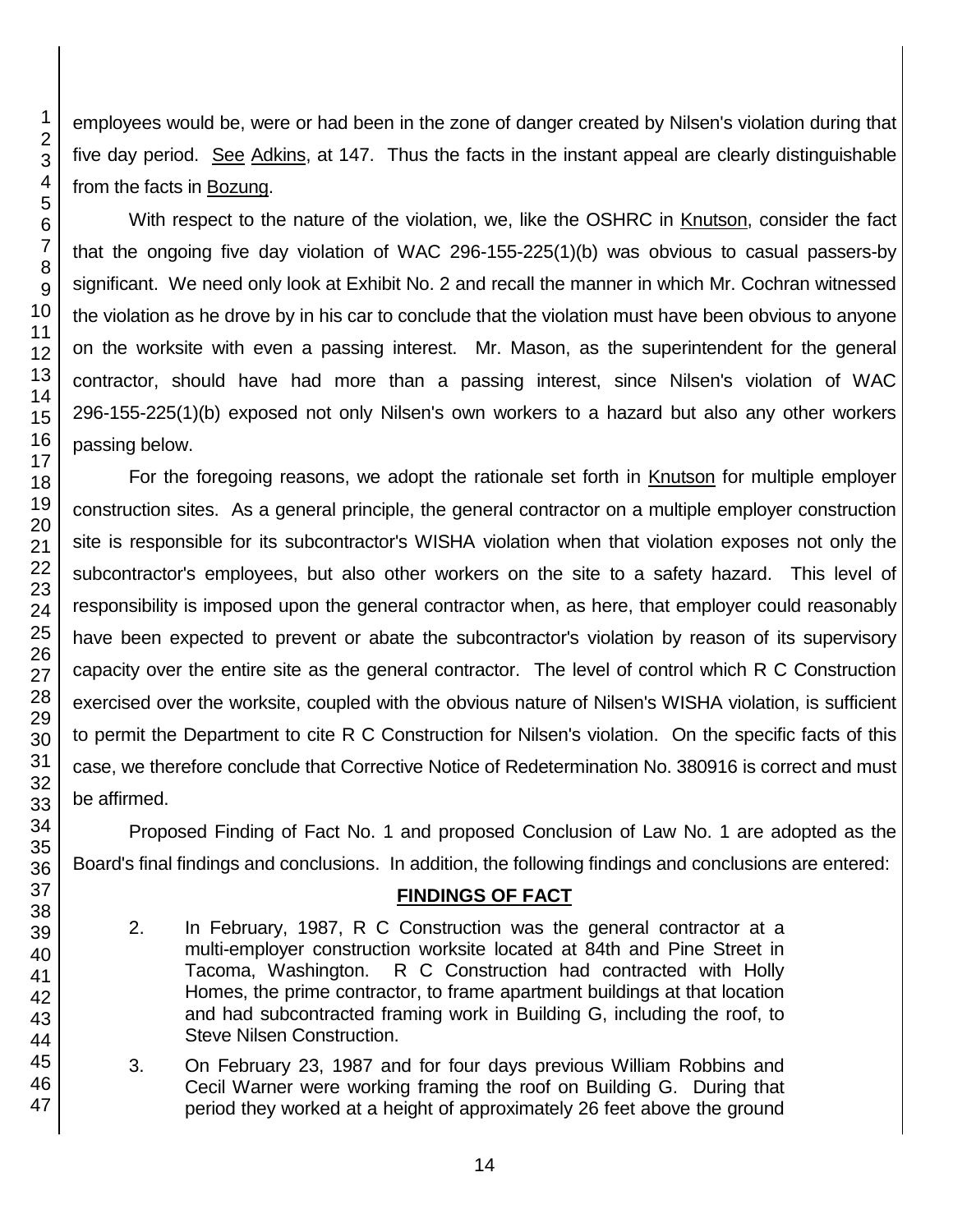without any fall protection. In particular, they did not use safety belts. During that period they were exposed to the hazard of falling, as were the employees of other employers passing below.

- 4. In February, 1987, William Robbins and Cecil Warner were not employees of R C Construction nor were they independent contractors the essence of whose contract was personal labor for R C Construction. William Robbins and Cecil Warner were employees of Steve Nilsen Construction.
- 5. As the general contractor R C Construction had a worksite superintendent, Steven Mason, on site. He was responsible for crew coordination for specific jobs throughout the jobsite and for inspection to insure that jobs were performed satisfactorily by the various subcontractors. He had general supervisory authority over the entire worksite.
- 6. Randall Chopp, the owner of R C Construction, fired Steve Nilsen Construction after the Department cited R C Construction for a WISHA violation because of William Robbins' and Cecil Warner's failure to use safety belts during the roof framing at Building G.
- 7. In addition to William Robbins and Cecil Warner, the employees of other employers working at the jobsite were exposed to the hazard created by Steve Nilsen Construction's failure to require its workers, William Robbins and Cecil Warner, to use fall protection.
- 8. While framing the roof on Building G, William Robbins' and Cecil Warner's failure to use fall protection, in particular, safety belts, for a five day period ending on February 23, 1987, could be and was observed from the ground and at some distance.
- 9. By reason of its supervisory capacity over the entire worksite, R C Construction as the general contractor could reasonably have been expected to prevent or abate the subcontractor Steve Nilsen Construction's failure to use safety belts while framing the roof on Building G.

# **CONCLUSIONS OF LAW**

- 2. On February 23, 1987, Steve Nilsen Construction, a subcontractor on a multi-employer construction jobsite, violated WAC 296-155-225(1)(b).
- 3. William Robbins and Cecil Warner were employees of Steve Nilsen Construction during February, 1987. They were not employees of R C Construction nor were they independent contractors the essence of whose contract with R C Construction was their personal labor. RCW 49.17.020(3) & (4) and WAC 296-155-012(12) and (28).
- 4. Because its subcontractor's violation of WAC 296- 155-225(1)(b) was readily apparent; because the violation exposed not only Steve Nilsen Construction's employees but also other workers on the multi-employer construction worksite to a safety hazard; and because R C Construction could reasonably have been expected to prevent or abate its